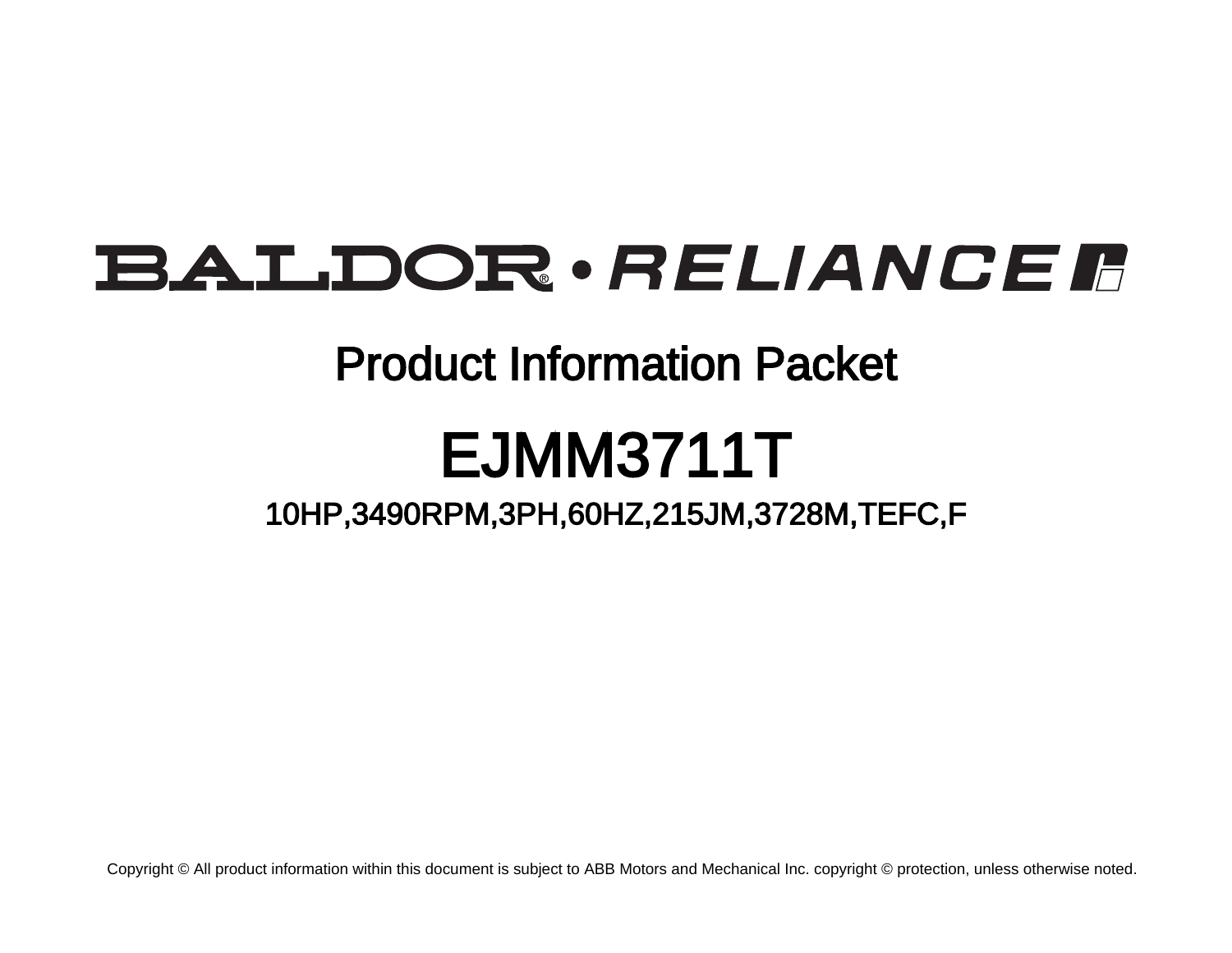#### BALDOR · RELIANCE F Product Information Packet: EJMM3711T - 10HP,3490RPM,3PH,60HZ,215JM,3728M,TEFC,F

| <b>Part Detail</b> |           |             |            |             |        |                      |            |  |
|--------------------|-----------|-------------|------------|-------------|--------|----------------------|------------|--|
| Revision:          | Q         | Status:     | PRD/A      | Change #:   |        | Proprietary:         | No         |  |
| Type:              | AC        | Elec. Spec: | 37WGS864   | CD Diagram: | CD0005 | Mfg Plant:           |            |  |
| Mech. Spec:        | 37M031    | Layout:     | 37LYM031   | Poles:      | 02     | <b>Created Date:</b> | 01-03-2011 |  |
| Base:              | <b>RG</b> | Eff. Date:  | 12-02-2020 | Leads:      | 9#14   |                      |            |  |

| <b>Specs</b>                           |                         |                                |                              |
|----------------------------------------|-------------------------|--------------------------------|------------------------------|
| <b>Catalog Number:</b>                 | <b>EJMM3711T</b>        | <b>Heater Indicator:</b>       | No Heater                    |
| Enclosure:                             | <b>TEFC</b>             | <b>Insulation Class:</b>       | F                            |
| Frame:                                 | 215JM                   | <b>Inverter Code:</b>          | <b>Inverter Duty</b>         |
| <b>Frame Material:</b>                 | Steel                   | <b>KVA Code:</b>               | G                            |
| Motor Letter Type:                     | Three Phase             | <b>Lifting Lugs:</b>           | <b>Standard Lifting Lugs</b> |
| Output @ Frequency:                    | 10.000 HP @ 60 HZ       | Locked Bearing Indicator:      | Locked Bearing               |
| Synchronous Speed @ Frequency:         | 3600 RPM @ 60 HZ        | Motor Lead Quantity/Wire Size: | 9 @ 14 AWG                   |
| Voltage @ Frequency:                   | 230.0 V @ 60 HZ         | <b>Motor Lead Exit:</b>        | Ko Box                       |
|                                        | 460.0 V @ 60 HZ         | <b>Motor Lead Termination:</b> | <b>Flying Leads</b>          |
| XP Class and Group:                    | None                    | Motor Type:                    | 3730M                        |
| <b>XP Division:</b>                    | Not Applicable          | <b>Mounting Arrangement:</b>   | F <sub>1</sub>               |
| <b>Agency Approvals:</b>               | <b>CSA</b>              | <b>Power Factor:</b>           | 88                           |
|                                        | <b>CSA EEV</b>          | <b>Product Family:</b>         | <b>General Purpose</b>       |
|                                        | UR                      | Pulley End Bearing Type:       | Ball                         |
| <b>Auxillary Box:</b>                  | No Auxillary Box        | <b>Pulley Face Code:</b>       | C-Face                       |
| <b>Auxillary Box Lead Termination:</b> | None                    | <b>Pulley Shaft Indicator:</b> | Tapped & Key                 |
| <b>Base Indicator:</b>                 | Rigid                   | <b>Rodent Screen:</b>          | None                         |
| <b>Bearing Grease Type:</b>            | Polyrex EM (-20F +300F) | <b>RoHS Status:</b>            | <b>ROHS COMPLIANT</b>        |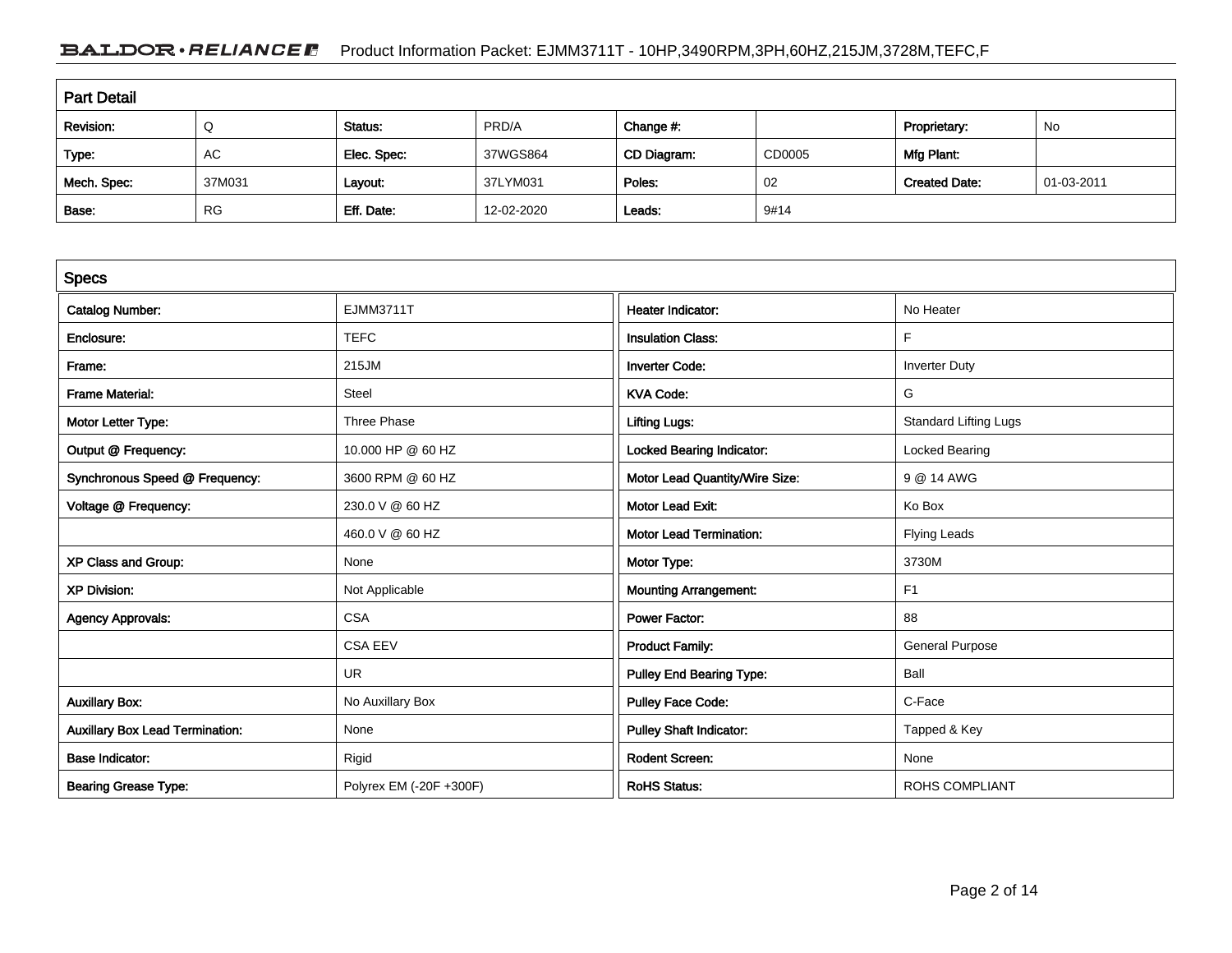| <b>Blower:</b>                        | None                      | <b>Shaft Extension Location:</b>   | <b>Pulley End</b>    |
|---------------------------------------|---------------------------|------------------------------------|----------------------|
| Current @ Voltage:                    | 24.900 A @ 208.0 V        | <b>Shaft Ground Indicator:</b>     | No Shaft Grounding   |
|                                       | 23.200 A @ 230.0 V        | <b>Shaft Rotation:</b>             | Reversible           |
|                                       | 11.600 A @ 460.0 V        | <b>Shaft Slinger Indicator:</b>    | <b>Shaft Slinger</b> |
| Design Code:                          | B                         | <b>Speed Code:</b>                 | Single Speed         |
| Drip Cover:                           | No Drip Cover             | <b>Motor Standards:</b>            | <b>NEMA</b>          |
| Duty Rating:                          | <b>CONT</b>               | <b>Starting Method:</b>            | Direct on line       |
| <b>Electrically Isolated Bearing:</b> | Not Electrically Isolated | Thermal Device - Bearing:          | None                 |
| <b>Feedback Device:</b>               | NO FEEDBACK               | Thermal Device - Winding:          | None                 |
| <b>Front Face Code:</b>               | Standard                  | <b>Vibration Sensor Indicator:</b> | No Vibration Sensor  |
| Front Shaft Indicator:                | None                      | <b>Winding Thermal 1:</b>          | None                 |
|                                       |                           | <b>Winding Thermal 2:</b>          | None                 |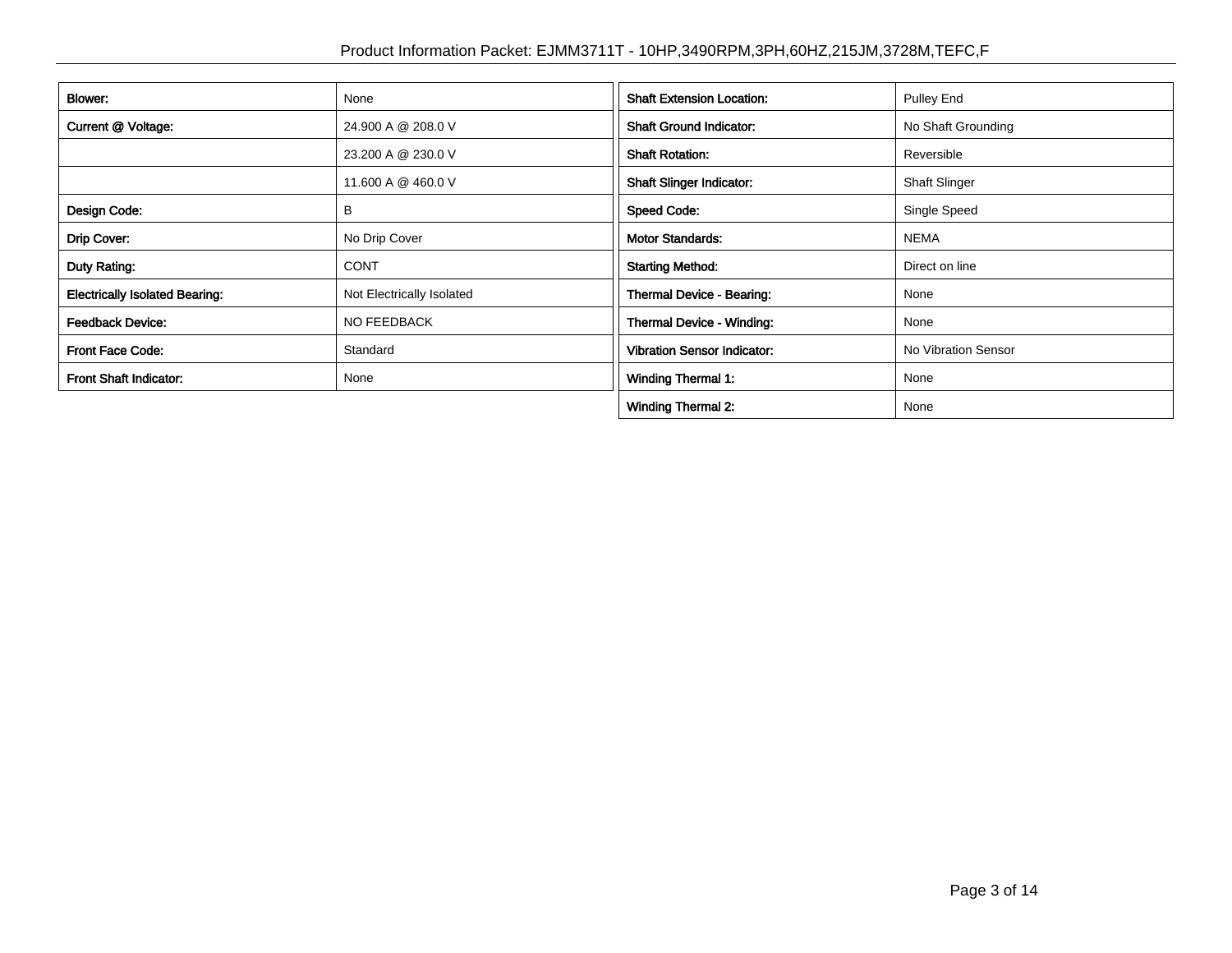| Nameplate NP3441LUA        |                                                            |       |
|----------------------------|------------------------------------------------------------|-------|
|                            | CAT.NO. EJMM3711T                                          |       |
|                            | SPEC 37M031S864G1                                          |       |
|                            | HP 10                                                      |       |
|                            | <b>VOLTS</b> 230/460                                       |       |
|                            | AMPS 23.2/11.6                                             |       |
|                            | <b>RPM</b> 3490                                            |       |
| $FRAME$ 215JM              | $HZ$ 60<br>PH 3                                            |       |
|                            | $CODE$ G<br>$DES$ <sub>B</sub><br>$SF$ 1.15<br>$CLASS$ $F$ |       |
| NEMA NOM. EFF 90.2         | PF 88                                                      |       |
|                            | RATING 40C AMB-CONT                                        |       |
|                            | $CC$ 010A<br><b>USABLE AT 208V 24.9</b>                    |       |
|                            | SER<br><b>ENCL</b> TEFC                                    |       |
|                            | <b>ODE</b> 6206<br>$DE$ 6309                               |       |
| <b>VPWM INVERTER READY</b> |                                                            |       |
| CT6-60H(10:1)VT3-60H(20:1  |                                                            |       |
|                            | 50Hz 10HP 190/380V 28.2/14.1A                              | SF1.0 |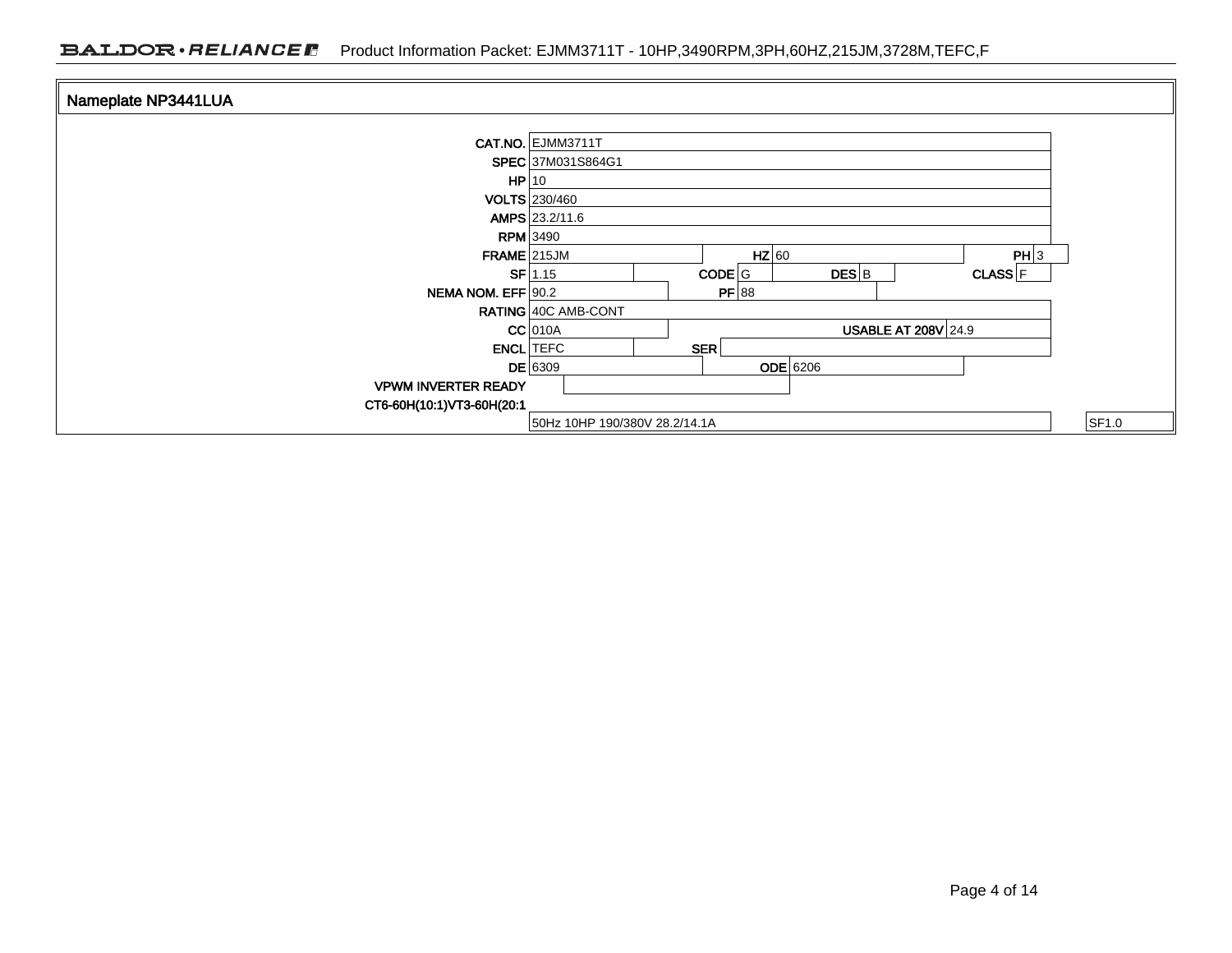| <b>Parts List</b>  |                                          |          |  |  |  |  |
|--------------------|------------------------------------------|----------|--|--|--|--|
| <b>Part Number</b> | Description                              | Quantity |  |  |  |  |
| SA214701           | SA 37M031S864G1                          | 1.000 EA |  |  |  |  |
| RA201903           | RA 37M031S864G1                          | 1.000 EA |  |  |  |  |
| 36FN3000C02SP      | EXFN, PLASTIC, 5.25 OD, 1.175 ID         | 1.000 EA |  |  |  |  |
| HW3200A01          | 3/8-16X3/4 I-BLT WELDED F/S              | 1.000 EA |  |  |  |  |
| 37CB3006           | 37 CB CASTING W/1.38 LEAD HOLE @ 6:00    | 1.000 EA |  |  |  |  |
| 37GS1000SP         | GASKET, CONDUIT BOX STD., .06 THICK LEXI | 1.000 EA |  |  |  |  |
| 51XW2520A12        | .25-20 X .75, TAPTITE II, HEX WSHR SLTD  | 2.000 EA |  |  |  |  |
| 11XW1032G06        | 10-32 X .38, TAPTITE II, HEX WSHR SLTD U | 1.000 EA |  |  |  |  |
| 37EP3101A29        | FR ENDPLATE, FOR ROUTING PURPOSES        | 1.000 EA |  |  |  |  |
| HW4500A17          | 317400 ALEMITE GREASE RELIEF             | 1.000 EA |  |  |  |  |
| HW4500A01          | 1641B(ALEMITE)400 UNIV, GREASE FITT      | 1.000 EA |  |  |  |  |
| HW5100A06          | W2420-025 WVY WSHR (WB)                  | 1.000 EA |  |  |  |  |
| 37PE3401T11        | PUEP ASSEMBLY FOR ROUTING PURPOSES       | 1.000 EA |  |  |  |  |
| HW4500A17          | 317400 ALEMITE GREASE RELIEF             | 1.000 EA |  |  |  |  |
| HW4500A01          | 1641B(ALEMITE)400 UNIV, GREASE FITT      | 1.000 EA |  |  |  |  |
| 10XN2520A36        | 1/4-20X 2 1/4 HEX HD<br>$\mathsf{X}$     | 4.000 EA |  |  |  |  |
| HW1001A25          | LOCKWASHER 1/4, ZINC PLT .493 OD, .255 I | 4.000 EA |  |  |  |  |
| XY3118A12          | 5/16-18 HEX NUT DIRECTIONAL SERRATION    | 4.000 EA |  |  |  |  |
| 07FH4007SP         | <b>PRIMED</b>                            | 1.000 EA |  |  |  |  |
| 51XW1032A06        | 10-32 X .38, TAPTITE II, HEX WSHR SLTD S | 3.000 EA |  |  |  |  |
| HW4600A73          | SLINGER 1.748 X 2.375 X 0.250 FACE SEAL  | 1.000 EA |  |  |  |  |
| 37CB4516           | LIPPED LID FOR 37 FRAME NEC KOBX         | 1.000 EA |  |  |  |  |
| 37GS1008           | 37 GS FOR CB LID - LEXIDE                | 1.000 EA |  |  |  |  |
| 51XW0832A07        | 8-32 X .44, TAPTITE II, HEX WSHR SLTD SE | 4.000 EA |  |  |  |  |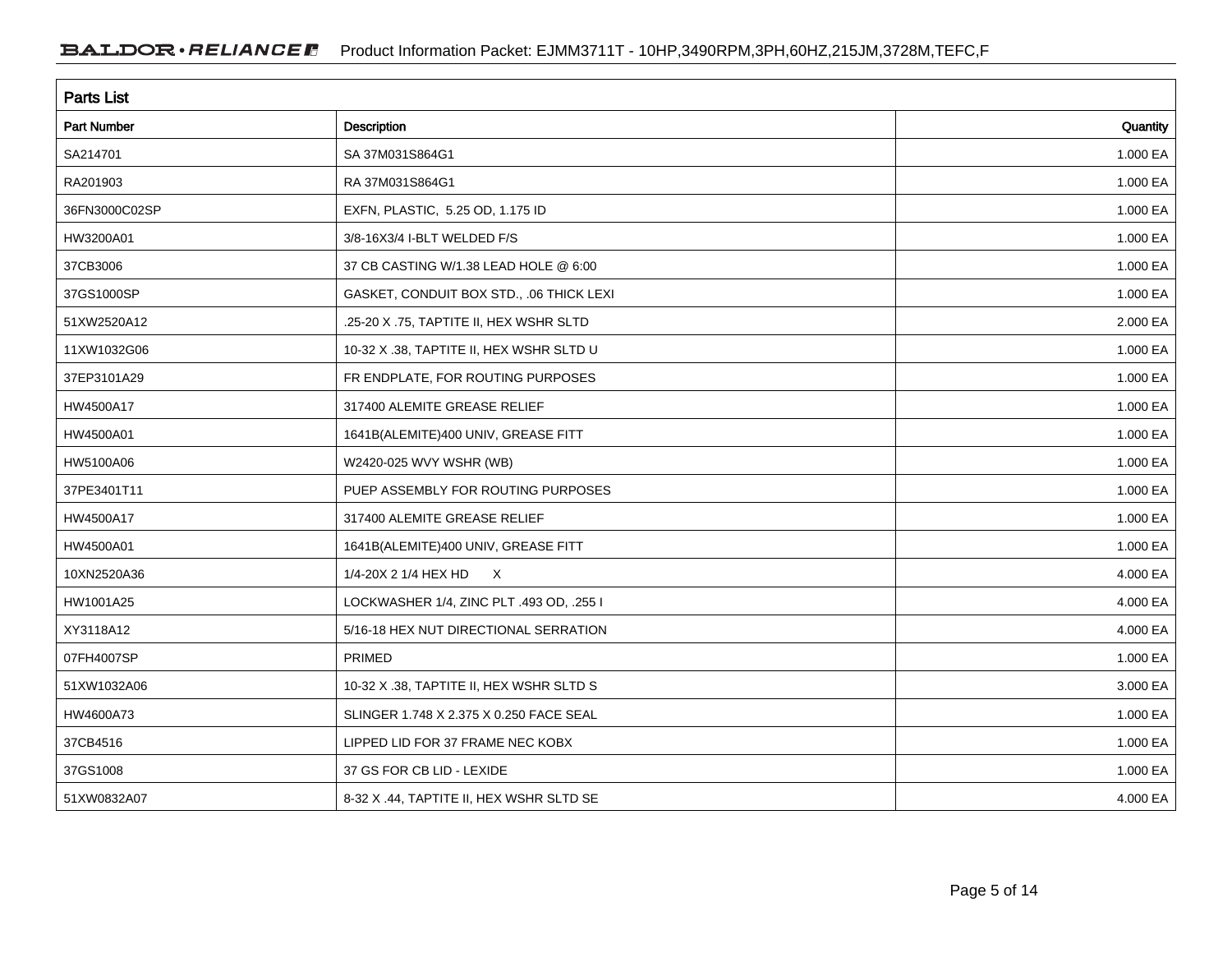| <b>Parts List (continued)</b> |                                          |          |  |  |  |  |
|-------------------------------|------------------------------------------|----------|--|--|--|--|
| <b>Part Number</b>            | <b>Description</b>                       | Quantity |  |  |  |  |
| HW2501D13                     | KEY, 3/16 SQ X 1.375                     | 1.000 EA |  |  |  |  |
| HA7000A01                     | KEY RETAINER 7/8" DIA SHAFT              | 1.000 EA |  |  |  |  |
| LB1115N                       | LABEL, LIFTING DEVICE (ON ROLLS)         | 1.000 EA |  |  |  |  |
| 85XU0407S04                   | 4X1/4 U DRIVE PIN STAINLESS              | 2.000 EA |  |  |  |  |
| MJ1000A02                     | GREASE, POLYREX EM EXXON                 | 0.050 LB |  |  |  |  |
| 51XB1214A20                   | 12-14X1.25 HXWSSLD SERTYB                | 1.000 EA |  |  |  |  |
| HA3104A14                     | THRUBOLT- 5/16-18 X12.125(OHIO)          | 4.000 EA |  |  |  |  |
| MG1000Y03                     | MUNSELL 2.53Y 6.70/ 4.60, GLOSS 20,      | 0.028 GA |  |  |  |  |
| LC0005E01                     | CONN.DIA./WARNING LABEL (LC0005/LB1119N) | 1.000 EA |  |  |  |  |
| NP3441LUA                     | ALUM SUPER-E VPWM INV READY UL CSA-EEV C | 1.000 EA |  |  |  |  |
| G0PA1000                      | PKG GRP, PRINT<br>PK1026A06              | 1.000 EA |  |  |  |  |
| MN416A01                      | TAG-INSTAL-MAINT no wire (2100/bx) 4/22  | 1.000 EA |  |  |  |  |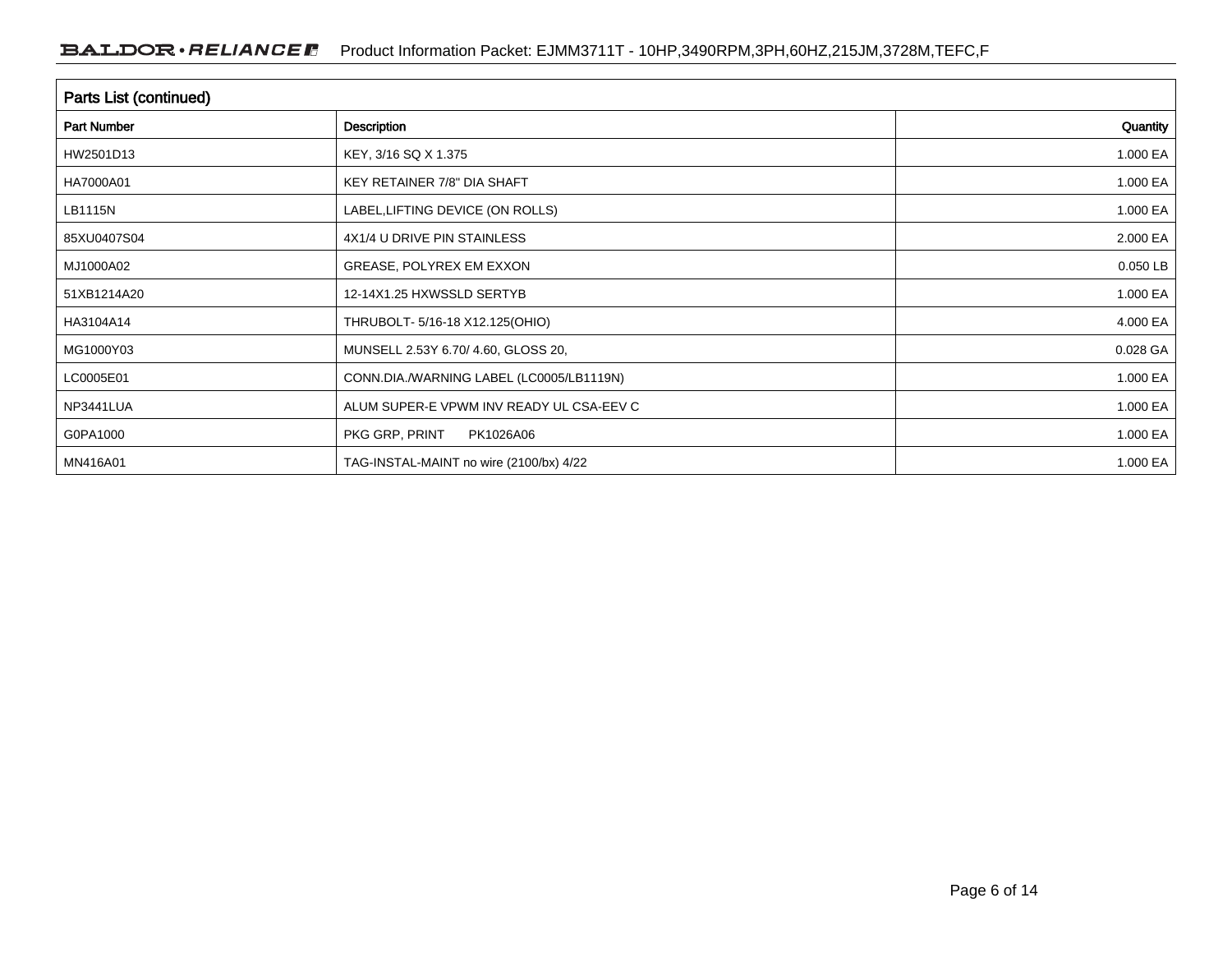#### **AC Induction Motor Performance Data**

Record # 53399Typical performance - not guaranteed values

| <b>Winding: 37WGS864-R028</b><br><b>Type: 3730M</b> |                   | <b>Enclosure: TEFC</b> |                                                 |                |
|-----------------------------------------------------|-------------------|------------------------|-------------------------------------------------|----------------|
| <b>Nameplate Data</b>                               |                   |                        | 460 V, 60 Hz:<br><b>High Voltage Connection</b> |                |
| <b>Rated Output (HP)</b>                            |                   | 10                     | <b>Full Load Torque</b>                         | 14.94 LB-FT    |
| <b>Volts</b>                                        |                   | 230/460                | <b>Start Configuration</b>                      | direct on line |
| <b>Full Load Amps</b>                               |                   | 23.2/11.6              | <b>Breakdown Torque</b>                         | 46.1 LB-FT     |
| <b>R.P.M.</b>                                       |                   | 3490                   | <b>Pull-up Torque</b>                           | 19.3 LB-FT     |
| Hz                                                  | 60 Phase          | 3                      | <b>Locked-rotor Torque</b>                      | 23.7 LB-FT     |
| <b>NEMA Design Code</b>                             | <b>B KVA Code</b> | G                      | <b>Starting Current</b>                         | 77.3 A         |
| Service Factor (S.F.)                               |                   | 1.15                   | <b>No-load Current</b>                          | 3.66A          |
| <b>NEMA Nom. Eff.</b>                               | 90.2 Power Factor | 88                     | Line-line Res. $@$ 25 $°C$                      | $1.05\,\Omega$ |
| <b>Rating - Duty</b>                                |                   | 40C AMB-CONT           | Temp. Rise @ Rated Load                         | $78^{\circ}$ C |
| S.F. Amps                                           |                   |                        | Temp. Rise @ S.F. Load                          | $97^{\circ}$ C |
|                                                     |                   |                        | <b>Locked-rotor Power Factor</b>                | 33.7           |
|                                                     |                   |                        | <b>Rotor inertia</b>                            | 0.273 LB-FT2   |

#### **Load Characteristics 460 V, 60 Hz, 10 HP**

| % of Rated Load     | 25   | 50   | 75   | 100  | 125  | 150  | S.F. |
|---------------------|------|------|------|------|------|------|------|
| <b>Power Factor</b> | 57   | 78   | 85   | 88   | 90   | 89   | 88   |
| <b>Efficiency</b>   | 88.6 | 91.7 | 91.6 | 90.6 | 89.1 | 87.3 | 90   |
| <b>Speed</b>        | 3573 | 3548 | 3520 | 3489 | 3455 | 3417 | 3464 |
| Line amperes        | 4.56 | 6.49 | 8.9  | 11.6 | 14.6 | 17.9 | 13.5 |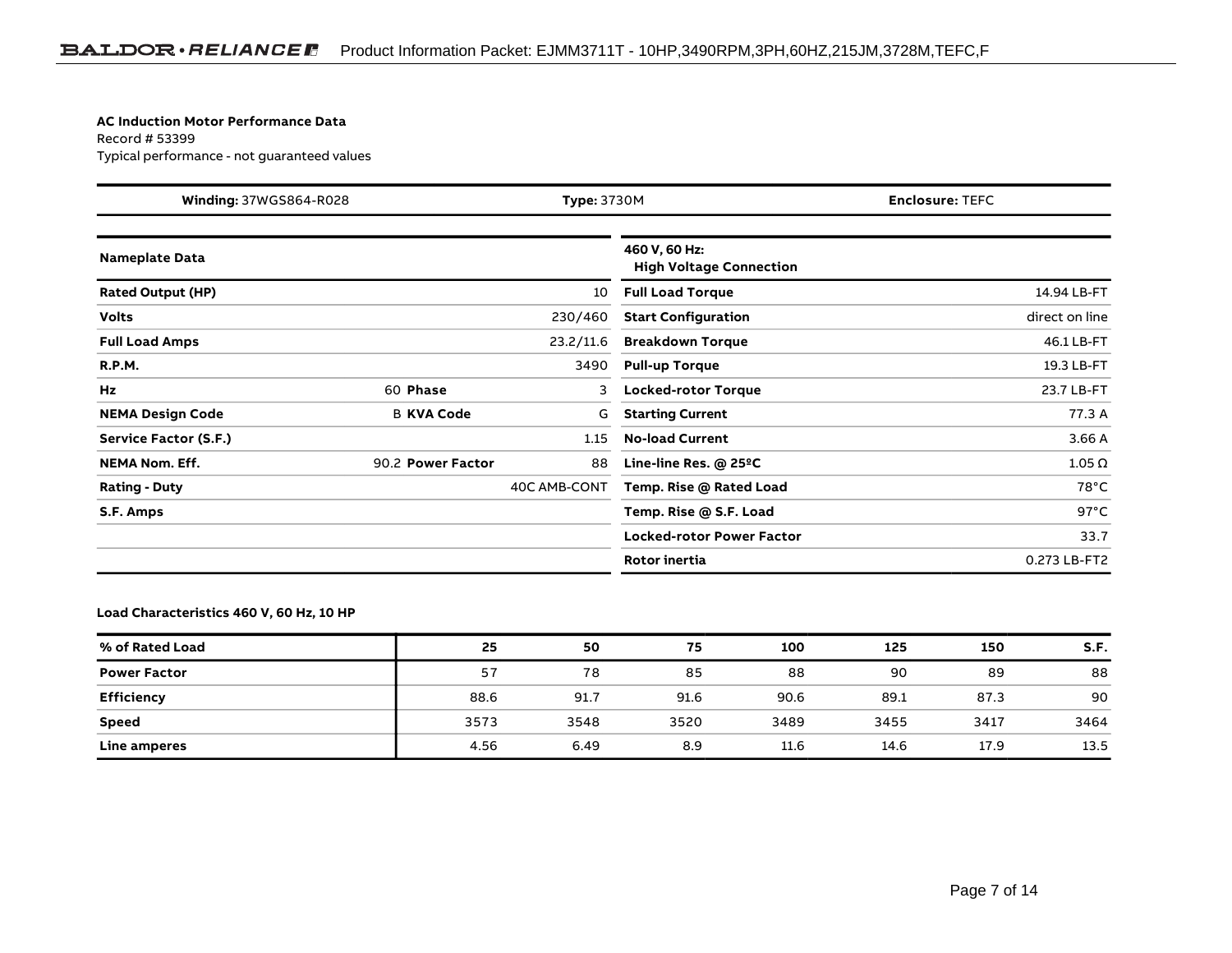

Performance Graph at 460V, 60Hz, 10.0HP Typical performance - Not guaranteed values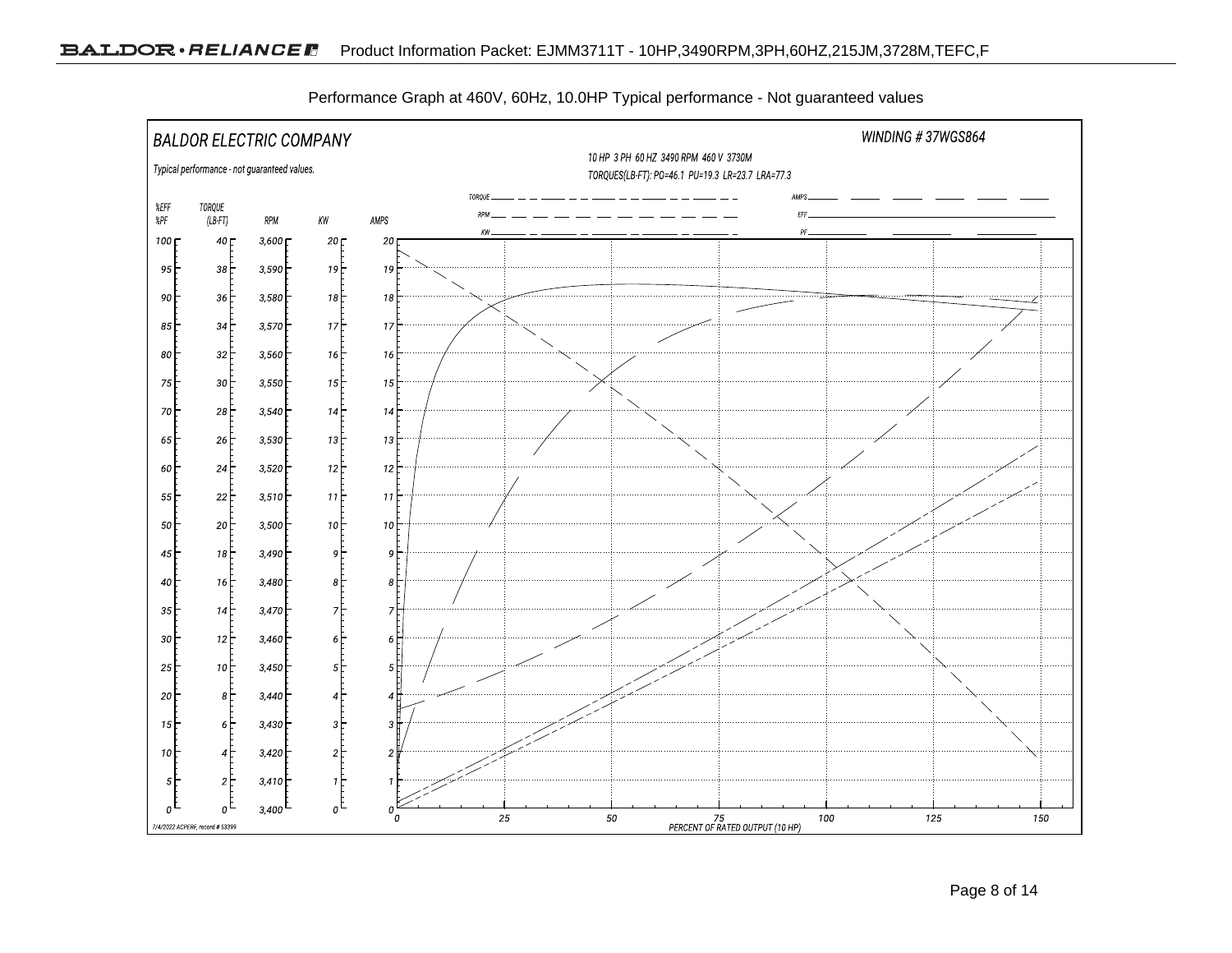#### **AC Induction Motor Performance Data**

Record # 59174Typical performance - not guaranteed values

| Winding: 37WGS864-R028<br>Type: 3728M |                   | <b>Enclosure: TEFC</b> |                                                |                 |
|---------------------------------------|-------------------|------------------------|------------------------------------------------|-----------------|
| <b>Nameplate Data</b>                 |                   |                        | 230 V, 60 Hz:<br><b>Low Voltage Connection</b> |                 |
| <b>Rated Output (HP)</b>              |                   | 10                     | <b>Full Load Torque</b>                        | 15 LB-FT        |
| <b>Volts</b>                          |                   | 230/460                | <b>Start Configuration</b>                     | direct on line  |
| <b>Full Load Amps</b>                 |                   | 23.6/11.8              | <b>Breakdown Torque</b>                        | 45.7 LB-FT      |
| <b>R.P.M.</b>                         |                   | 3490                   | <b>Pull-up Torque</b>                          | 21.9 LB-FT      |
| Hz                                    | 60 Phase          | 3                      | <b>Locked-rotor Torque</b>                     | 25.4 LB-FT      |
| <b>NEMA Design Code</b>               | <b>B KVA Code</b> | G                      | <b>Starting Current</b>                        | 152 A           |
| Service Factor (S.F.)                 |                   | 1.15                   | <b>No-load Current</b>                         | 8.25 A          |
| <b>NEMA Nom. Eff.</b>                 | 90.2 Power Factor | 87                     | Line-line Res. $@$ 25 <sup>o</sup> C           | $0.248\,\Omega$ |
| <b>Rating - Duty</b>                  |                   | 40C AMB-CONT           | Temp. Rise @ Rated Load                        | $79^{\circ}$ C  |
| S.F. Amps                             |                   |                        | Temp. Rise @ S.F. Load                         | $98^{\circ}$ C  |
|                                       |                   |                        | <b>Locked-rotor Power Factor</b>               | 33.1            |
|                                       |                   |                        | <b>Rotor inertia</b>                           | 0.255 LB-FT2    |

#### **Load Characteristics 230 V, 60 Hz, 10 HP**

| % of Rated Load     | 25   | 50   | 75   | 100  | 125  | 150  | S.F. |
|---------------------|------|------|------|------|------|------|------|
| <b>Power Factor</b> | 53   | 74   | 84   | 87   | 88   | 89   | 88   |
| <b>Efficiency</b>   | 86.7 | 91   | 91.4 | 90.6 | 89.1 | 87.3 | 90   |
| <b>Speed</b>        | 3575 | 3547 | 3516 | 3482 | 3445 | 3401 | 3464 |
| Line amperes        | 9.88 | 13.7 | 18.2 | 23.6 | 29.5 | 36   | 27.1 |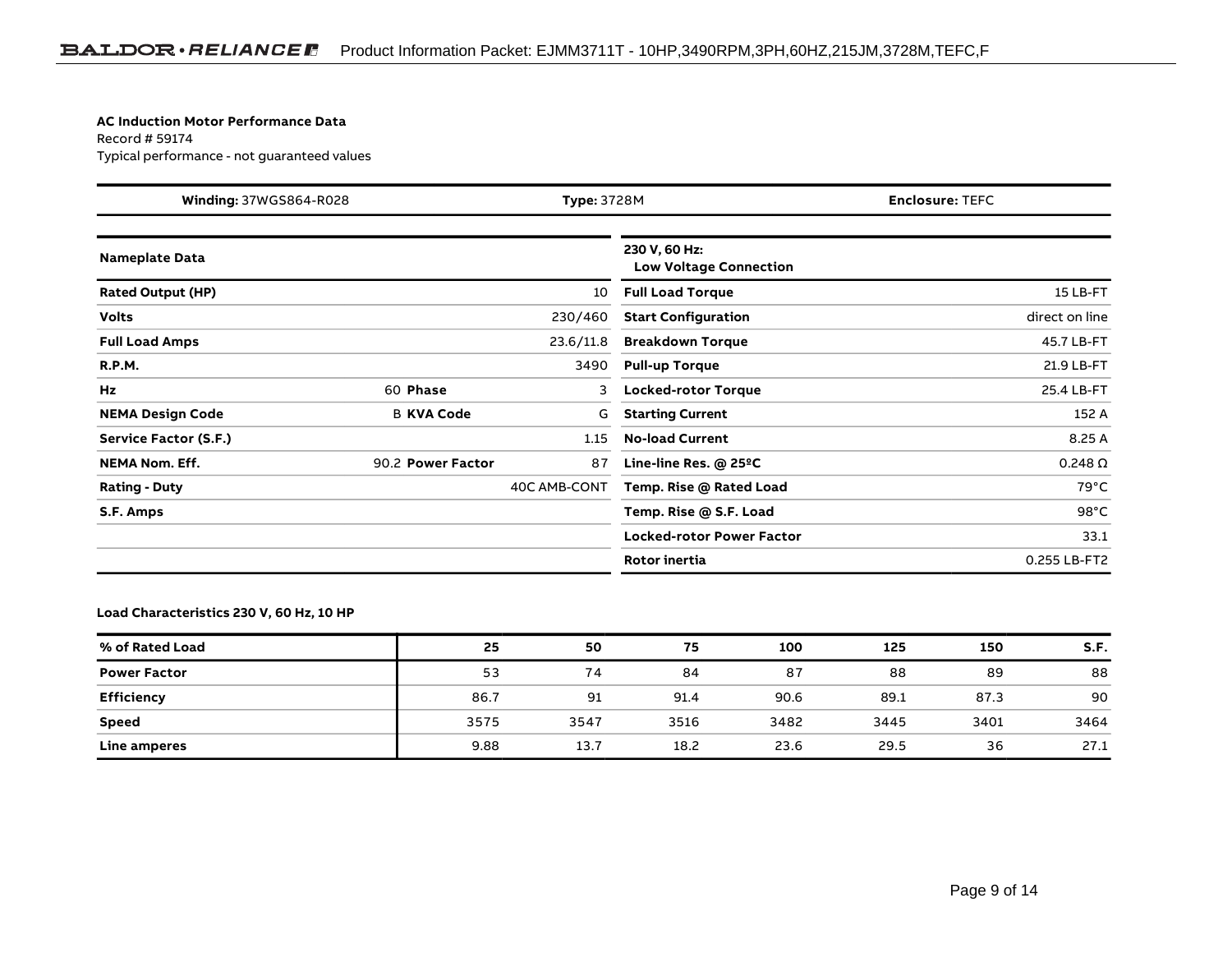

Performance Graph at 230V, 60Hz, 10.0HP Typical performance - Not guaranteed values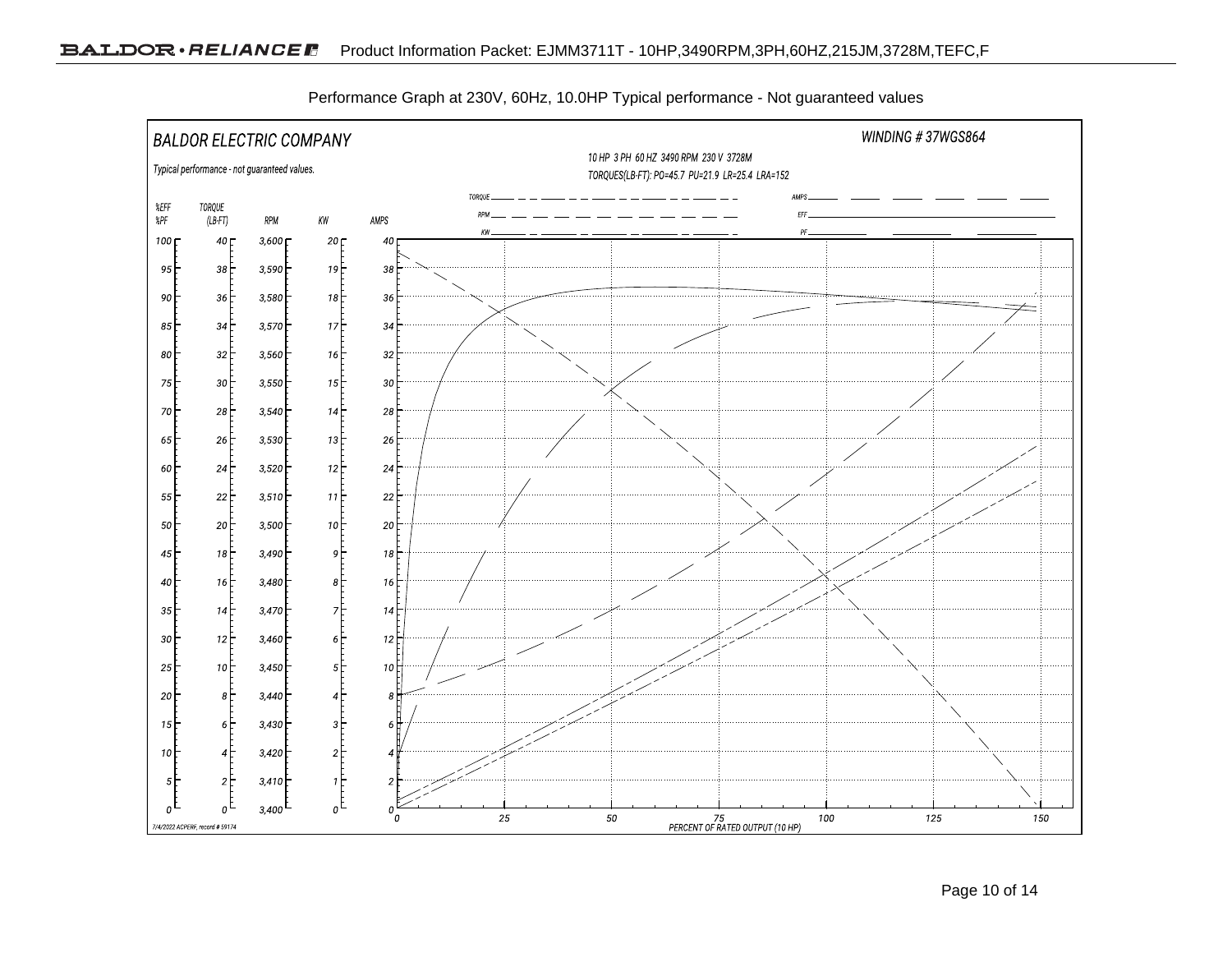#### **AC Induction Motor Performance Data**

Record # 69805Typical performance - not guaranteed values

| <b>Winding: 37WGS864-R028</b><br><b>Type: 3728M</b> |                   | <b>Enclosure: TEFC</b> |                                                 |                 |
|-----------------------------------------------------|-------------------|------------------------|-------------------------------------------------|-----------------|
| <b>Nameplate Data</b>                               |                   |                        | 480 V, 60 Hz:<br><b>High Voltage Connection</b> |                 |
| <b>Rated Output (HP)</b>                            |                   | 10                     | <b>Full Load Torque</b>                         | 14.97 LB-FT     |
| <b>Volts</b>                                        |                   | 230/460                | <b>Start Configuration</b>                      | direct on line  |
| <b>Full Load Amps</b>                               |                   | 23.6/11.8              | <b>Breakdown Torque</b>                         | 50.07 LB-FT     |
| <b>R.P.M.</b>                                       |                   | 3490                   | <b>Pull-up Torque</b>                           | 24.32 LB-FT     |
| Hz                                                  | 60 Phase          | 3                      | <b>Locked-rotor Torque</b>                      | 28.21 LB-FT     |
| <b>NEMA Design Code</b>                             | <b>B KVA Code</b> | G                      | <b>Starting Current</b>                         | 80.47 A         |
| Service Factor (S.F.)                               |                   | 1.15                   | <b>No-load Current</b>                          | 4.85 A          |
| <b>NEMA Nom. Eff.</b>                               | 90.2 Power Factor | 87                     | Line-line Res. $@$ 25 <sup>o</sup> C            | $0.991\,\Omega$ |
| <b>Rating - Duty</b>                                |                   | 40C AMB-CONT           | Temp. Rise @ Rated Load                         | $78^{\circ}$ C  |
| S.F. Amps                                           |                   |                        | Temp. Rise @ S.F. Load                          | $97^{\circ}$ C  |
|                                                     |                   |                        | <b>Locked-rotor Power Factor</b>                | 33.1            |
|                                                     |                   |                        | <b>Rotor inertia</b>                            | 0.255 LB-FT2    |

**Load Characteristics 480 V, 60 Hz, 10 HP**

| % of Rated Load     | 25   | 50   | 75   | 100   | 125  | 150   | S.F. |
|---------------------|------|------|------|-------|------|-------|------|
| <b>Power Factor</b> | 46   | 67   | 78   | 83    | 86   | 87    | 85   |
| <b>Efficiency</b>   | 85.9 | 90.5 | 91.2 | 90.5  | 89.3 | 87.6  | 89.8 |
| <b>Speed</b>        | 3577 | 3550 | 3521 | 3489  | 3454 | 3414  | 3468 |
| Line amperes        | 5.56 | 7.29 | 9.34 | 11.81 | 14.5 | 17.52 | 13.4 |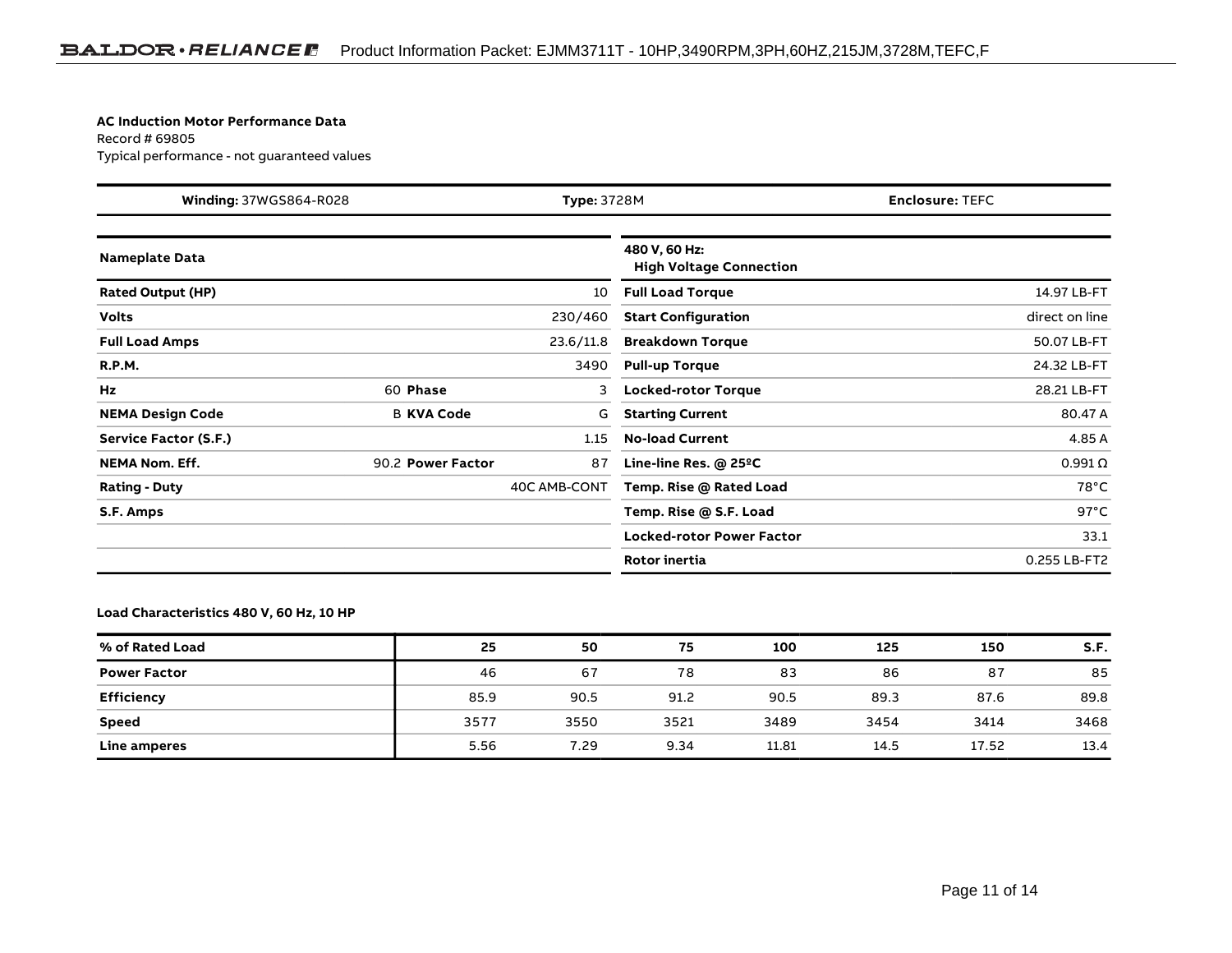

Performance Graph at 480V, 60Hz, 10.0HP Typical performance - Not guaranteed values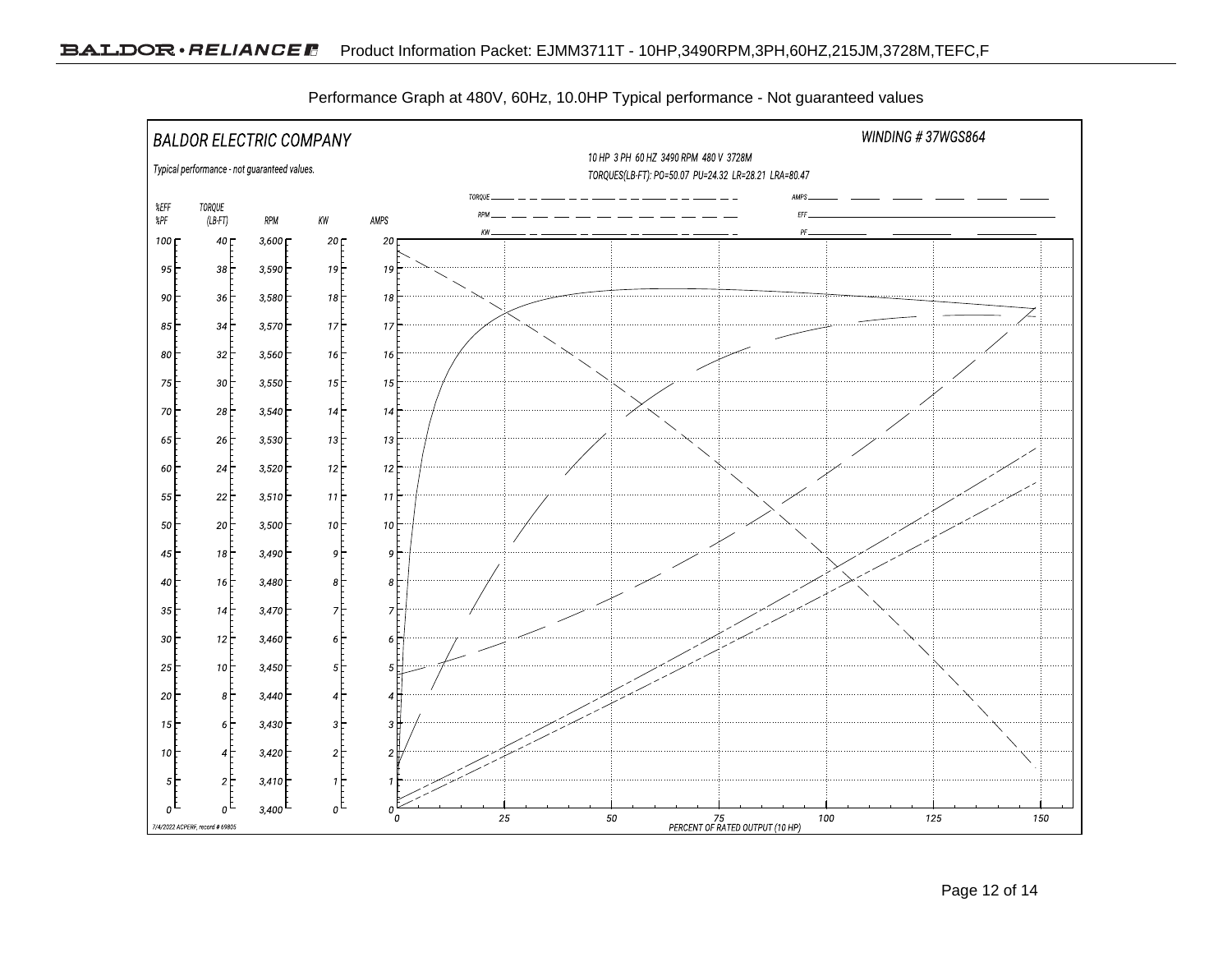